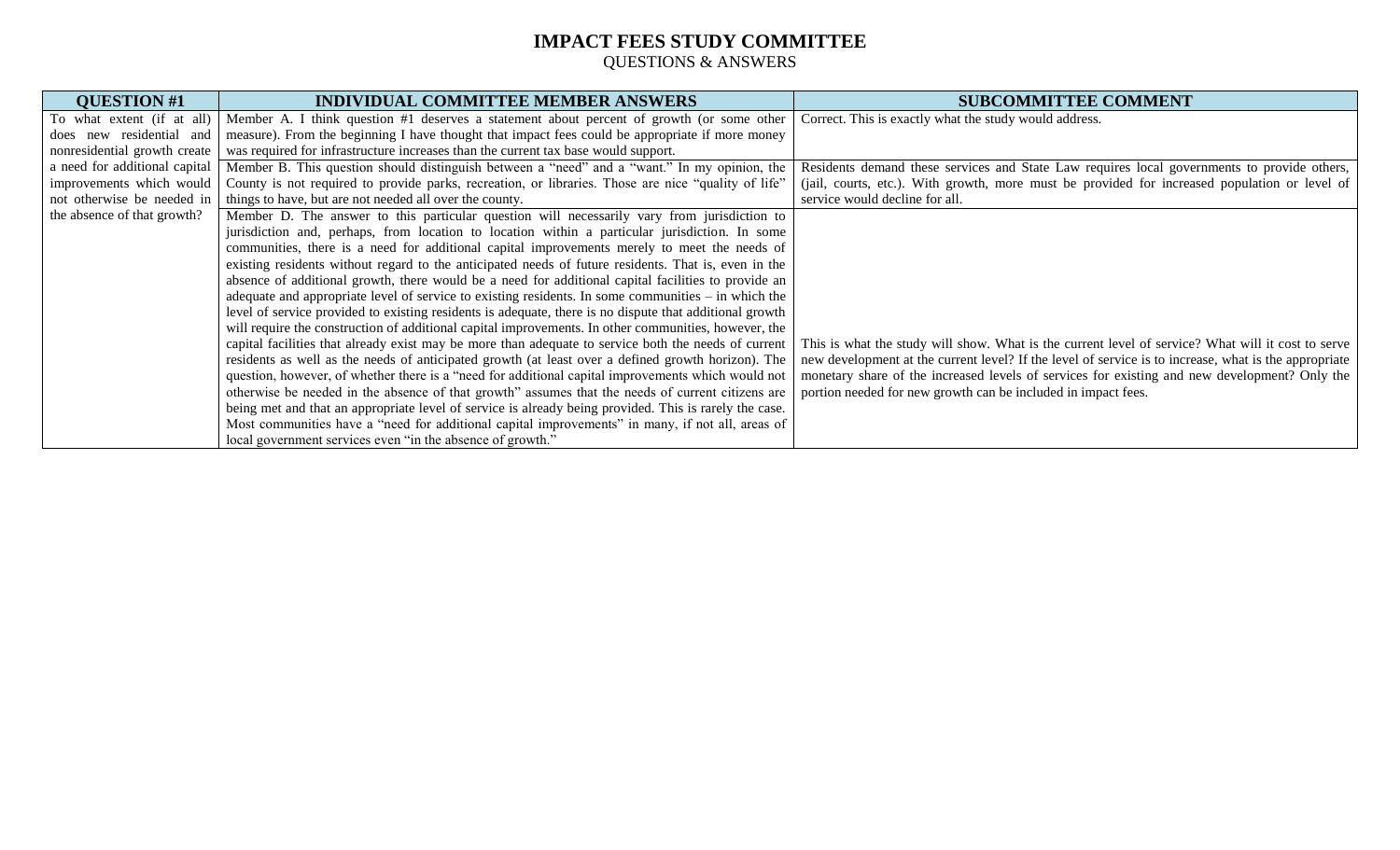| <b>QUESTION #1 Cont.</b>      | <b>INDIVIDUAL COMMITTEE MEMBER ANSWERS</b>                                                                                                                                                                                                                                                                                                                                                                                                                                                                                                                                                                                                                                                                                                                                                                                                                                                                                                                                                                                                                                                                                                                                                                                                                                                                                    | <b>SUBCOMMITTEE COMMENT</b>                                                                                                                                                                                                  |
|-------------------------------|-------------------------------------------------------------------------------------------------------------------------------------------------------------------------------------------------------------------------------------------------------------------------------------------------------------------------------------------------------------------------------------------------------------------------------------------------------------------------------------------------------------------------------------------------------------------------------------------------------------------------------------------------------------------------------------------------------------------------------------------------------------------------------------------------------------------------------------------------------------------------------------------------------------------------------------------------------------------------------------------------------------------------------------------------------------------------------------------------------------------------------------------------------------------------------------------------------------------------------------------------------------------------------------------------------------------------------|------------------------------------------------------------------------------------------------------------------------------------------------------------------------------------------------------------------------------|
| To what extent (if at all)    | Member E. The evidence presented to the committee indicates that often new growth does create a                                                                                                                                                                                                                                                                                                                                                                                                                                                                                                                                                                                                                                                                                                                                                                                                                                                                                                                                                                                                                                                                                                                                                                                                                               | Correct.                                                                                                                                                                                                                     |
| does new residential and      | need for additional capital improvements which would not otherwise be required. However, the                                                                                                                                                                                                                                                                                                                                                                                                                                                                                                                                                                                                                                                                                                                                                                                                                                                                                                                                                                                                                                                                                                                                                                                                                                  |                                                                                                                                                                                                                              |
| nonresidential growth create  | evidence also suggests that other taxing "inequities" exist. For example, it may be that agricultural                                                                                                                                                                                                                                                                                                                                                                                                                                                                                                                                                                                                                                                                                                                                                                                                                                                                                                                                                                                                                                                                                                                                                                                                                         |                                                                                                                                                                                                                              |
| a need for additional capital | land contributes more tax revenue than it demands in services. Also, the average cost of a new                                                                                                                                                                                                                                                                                                                                                                                                                                                                                                                                                                                                                                                                                                                                                                                                                                                                                                                                                                                                                                                                                                                                                                                                                                |                                                                                                                                                                                                                              |
| improvements which would      | single family home in Oconee County is much higher than in most Georgia counties and therefore                                                                                                                                                                                                                                                                                                                                                                                                                                                                                                                                                                                                                                                                                                                                                                                                                                                                                                                                                                                                                                                                                                                                                                                                                                |                                                                                                                                                                                                                              |
| not otherwise be needed in    | may suggest that Oconee does not fit the typical mold. Unlike a tax, however, a "fee" under Georgia                                                                                                                                                                                                                                                                                                                                                                                                                                                                                                                                                                                                                                                                                                                                                                                                                                                                                                                                                                                                                                                                                                                                                                                                                           |                                                                                                                                                                                                                              |
| the absence of that growth?   | law must relate to the cost of the service provided and must be equitable.                                                                                                                                                                                                                                                                                                                                                                                                                                                                                                                                                                                                                                                                                                                                                                                                                                                                                                                                                                                                                                                                                                                                                                                                                                                    |                                                                                                                                                                                                                              |
|                               | Generally, new growth, whether residential or nonresidential, increases the demand for services.<br>Some of that demand may be met with existing excess system capacity, but at some point the<br>existing facilities will no longer have capacity to serve existing and new development without<br>seriously degrading the services. Many facilities, especially public safety facilities, need to be<br>constructed and in place well before all the growth they will serve has arrived. For this reason, the<br>cost to build these facilities is born by the existing tax base, rather than by the development that has<br>created the increased demand for service. Examples have been provided to the Committee<br>demonstrating this relationship. There is a delay between the funding of a project and the increase in<br>tax digest value (or sales tax receipts) due to new growth. In the end, existing funding methods<br>(property and sales tax) can and do meet the need for capital project funding, through tax increases<br>or the introduction of a SPLOST program, but the growth that is demanding the capital projects pays<br>very little toward those costs. According to the examples provided to the Committee, new growth<br>does not pay as much as half of those costs, and often less than 5%. |                                                                                                                                                                                                                              |
|                               | The only way to answer this question specifically for Oconee is to perform the study which is<br>required by Georgia regulations prior to implementing the next steps. The results of that study<br>should answer this question and may in fact show that Oconee does not fit the typical scenario.<br>Member F. Growth obviously creates a need for additional services; one issue is how to quantify the<br>new services needed because of the new growth versus the new services demanded by a more-<br>demanding existing citizenry. For example, if existing parks or libraries have always been "good<br>enough" but government decides "good enough is no longer good enough" might new development<br>be saddled with funding the upgrades to all infrastructure, rather than being tasked via impact fees to<br>fund just the additional facilities needed based on existing perceptions of adequate?                                                                                                                                                                                                                                                                                                                                                                                                                | The study does this. It determines the level of service now and what it will take to maintain it. It<br>determines what it will take to pay for new developments' share. Only that amount can be<br>included in impact fees. |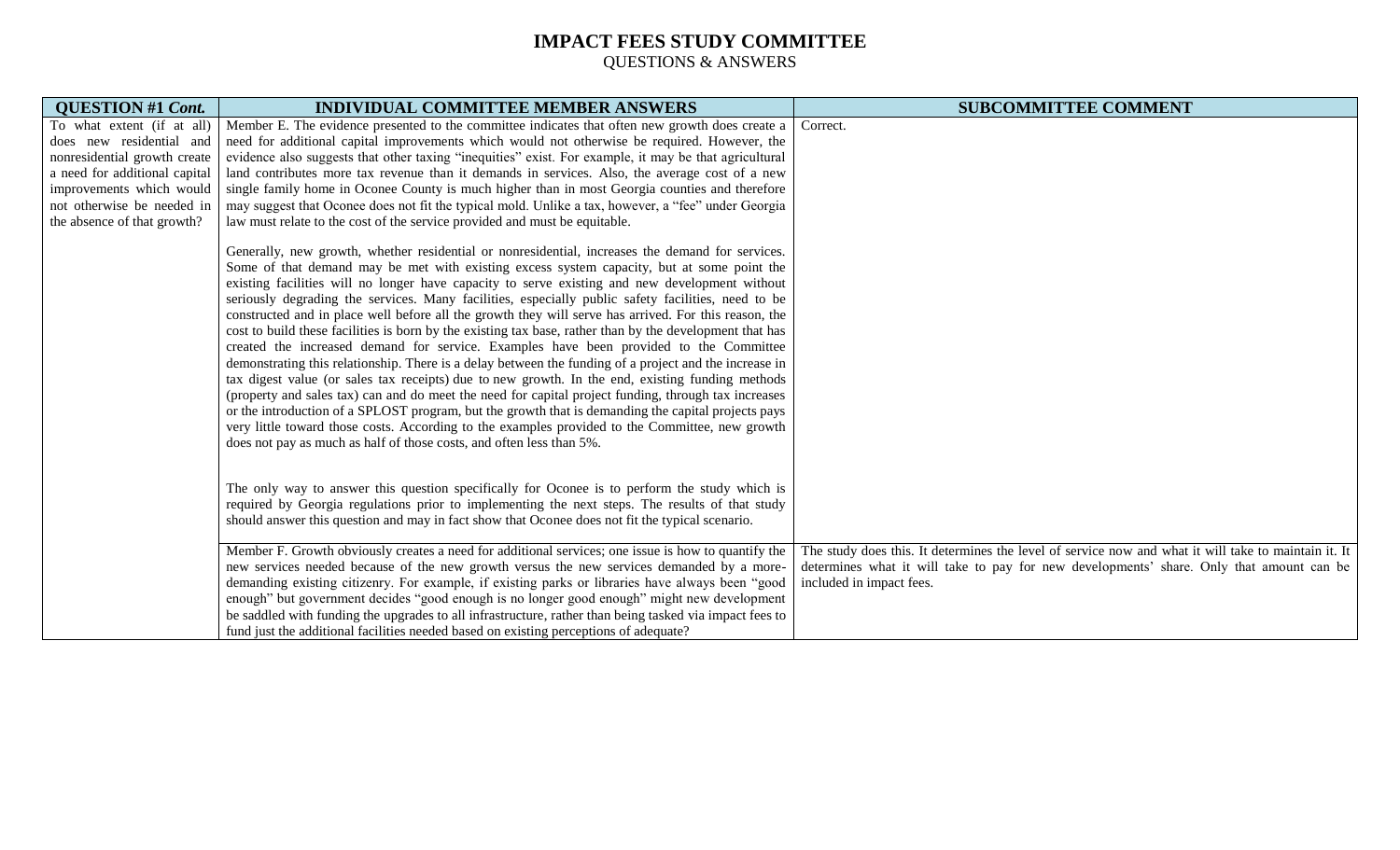| <b>QUESTION #2</b>          | <b>INDIVIDUAL COMMITTEE MEMBER ANSWERS</b>                                                               | <b>SUBCOMMITTEE COMMENT</b>                                                                      |
|-----------------------------|----------------------------------------------------------------------------------------------------------|--------------------------------------------------------------------------------------------------|
| To what extent are any such | Member B. The answer in my opinion is to use bond financing for such expenditures as discussed.          | Bond financing is similar to property tax because it is retired by property tax. Therefore, new  |
| additional<br>capital       | This insures that future taxpayers will pay their fair share.                                            | development does not pay its fair share with bonds any more (or less) than with taxes.           |
| improvements funded by      | Member D. This is a difficult question to answer with any degree of certainty. As we have learned        |                                                                                                  |
| property taxes, fees, sales | over the last twelve to eighteen months, the building industry is one of the major components of our     |                                                                                                  |
| taxes or other revenue      | local, state and national economy. Home building generates substantial local economic activity,          |                                                                                                  |
| sources directly resulting  | including new income and jobs for residents, and additional revenue for local governments. In order      |                                                                                                  |
| from the new growth as      | to fully appreciate the positive economic impact of residential construction, it is important to include |                                                                                                  |
| compared to being funded    | the ripple effects of the construction activity itself and the ongoing benefits of home occupancy. The   |                                                                                                  |
| by revenues derived from    | construction of new homes in a community generates local income, new jobs, and taxes and other           |                                                                                                  |
| citizens who previously     | revenue for local governments during the construction phase. After the construction phase has            |                                                                                                  |
| resided in Oconee County?   | ended, new homes and their occupants generate ongoing, additional revenues that flow directly to         |                                                                                                  |
|                             | local governments. New homes and their occupants work, shop and pursue leisure activities in a           |                                                                                                  |
|                             | community in a way that generates local economic activity and increases income for local merchants       |                                                                                                  |
|                             | and service providers. A share of the local income generated by new home construction and                |                                                                                                  |
|                             | occupancy will be re-spent locally, generating additional economic ripples, and leading to greater       |                                                                                                  |
|                             | local government receipts from a broad category of fees and taxes. Any economic analysis that fails      |                                                                                                  |
|                             | to consider all of the economic activity and revenue generated by new residential construction is        |                                                                                                  |
|                             | incomplete and misleading.                                                                               |                                                                                                  |
|                             | Obviously, new residents will immediately enjoy the benefits of capital improvements constructed         | The current system is not without its inequities. However, the evidence presented to the         |
|                             | and perhaps paid for by current residents. However, the question presented to the committee draws a      | Committee indicates that the impact fee process would result in a more equitable system over the |
|                             | bright line between "new growth" and current residents. Such a sharp distinction is not appropriate      | long term.                                                                                       |
|                             | or warranted. Current residents are not a uniform group. Current residents include those individuals     |                                                                                                  |
|                             | how have lived in the community for their entire lives and those who have lived in the community         |                                                                                                  |
|                             | for five years or less. Current residents include those who have paid substantial amounts of property    |                                                                                                  |
|                             | taxes on valuable property in the county and those whose tax burden has been relatively light. Some      |                                                                                                  |
|                             | current residents have arguable paid "their fair share" of existing capital facilities; many have not.   |                                                                                                  |
|                             | Moreover, by only focusing on the prospective needs of "new growth", we fail to recognize that the       |                                                                                                  |
|                             | property which "new growth" will occupy has been an essential component of the county's tax base         |                                                                                                  |
|                             | for decades. In many respects, this property has contributed far more to the tax base than it has        |                                                                                                  |
|                             | demanded in services. For example, undeveloped commercial property often carries a heavy tax             |                                                                                                  |
|                             | burden compared to its actual demand for local government services. Yet, when that property is           |                                                                                                  |
|                             | finally developed, we evaluate only its future "needs", not its past contributions. This is              |                                                                                                  |
|                             | inappropriate, inequitable and short-sighted.                                                            |                                                                                                  |
|                             | Member E. As noted in answer #1, only the study required by law can make this determination for          | Agree.                                                                                           |
|                             | Oconee County.                                                                                           |                                                                                                  |
|                             |                                                                                                          |                                                                                                  |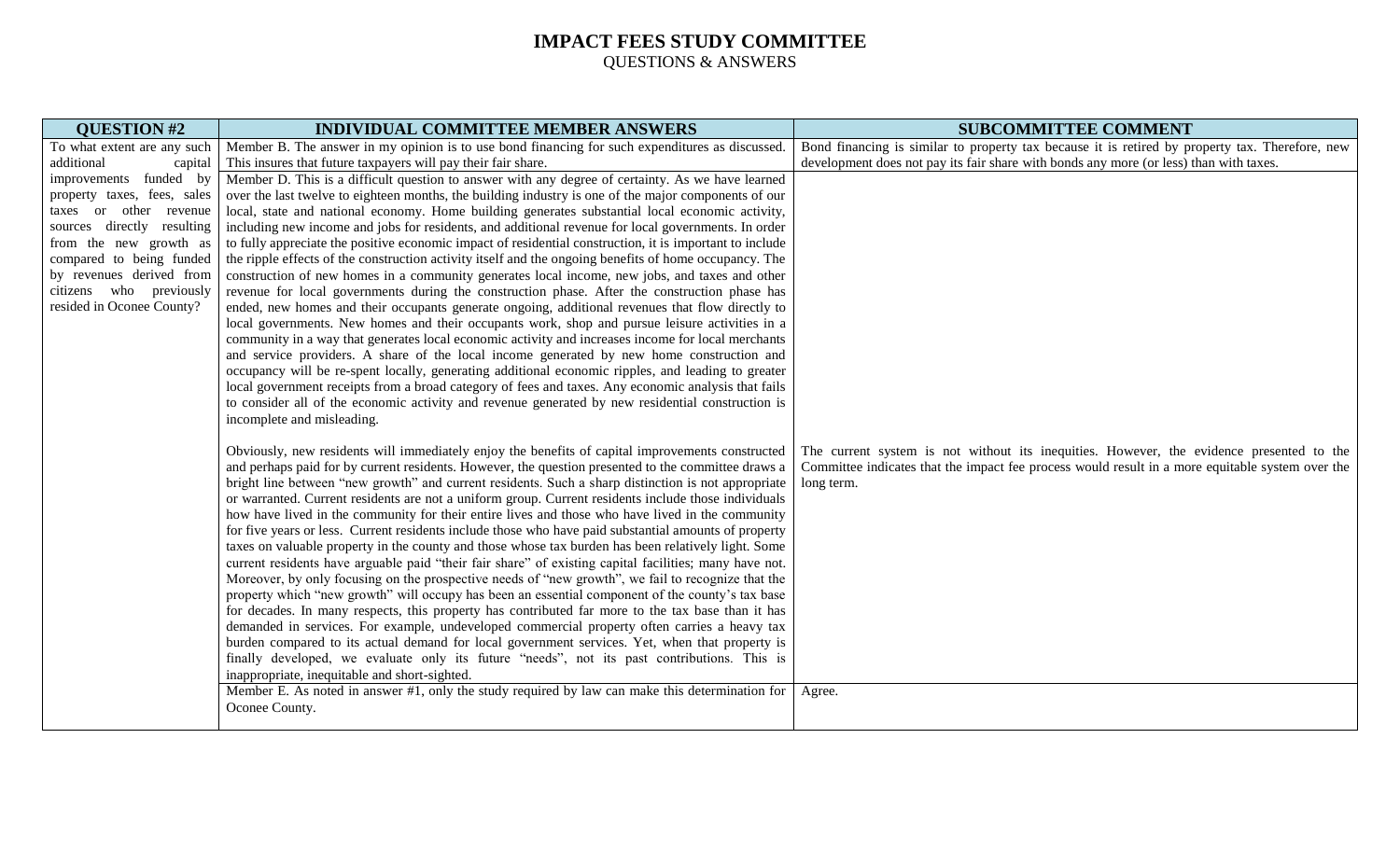| <b>QUESTION #2 Cont.</b>   | <b>INDIVIDUAL COMMITTEE MEMBER ANSWERS</b>                                                                                                                                                           | <b>SUBCOMMITTEE COMMENT</b>                                                                       |
|----------------------------|------------------------------------------------------------------------------------------------------------------------------------------------------------------------------------------------------|---------------------------------------------------------------------------------------------------|
|                            | To what extent are any such   Member F. See 1.F above. Since Oconee County's inception, we have always had a situation                                                                               |                                                                                                   |
| additional                 | capital whereby existing citizens paid for services required by new citizens. New citizens pay SPLOST                                                                                                | New citizens and existing citizens pay the same percentage of sales tax. The inequity (free ride) |
| improvements               | funded by   taxes above & beyond their ad valorem taxes on residences. So one cannot assert that new citizens   referred to in the presentation to the Committee was in reference to property taxes. |                                                                                                   |
|                            | property taxes, fees, sales enjoy a "free ride". As to answering the "to what extent?" question, I am not familiar enough with                                                                       |                                                                                                   |
|                            | taxes or other revenue   Oconee County's detailed budget and Sources & Uses of Funds to accurately answer this question.                                                                             |                                                                                                   |
| sources directly resulting |                                                                                                                                                                                                      |                                                                                                   |
| from the new growth as     |                                                                                                                                                                                                      |                                                                                                   |
| compared to being funded   |                                                                                                                                                                                                      |                                                                                                   |
| by revenues derived from   |                                                                                                                                                                                                      |                                                                                                   |
| citizens who previously    |                                                                                                                                                                                                      |                                                                                                   |
| resided in Oconee County?  |                                                                                                                                                                                                      |                                                                                                   |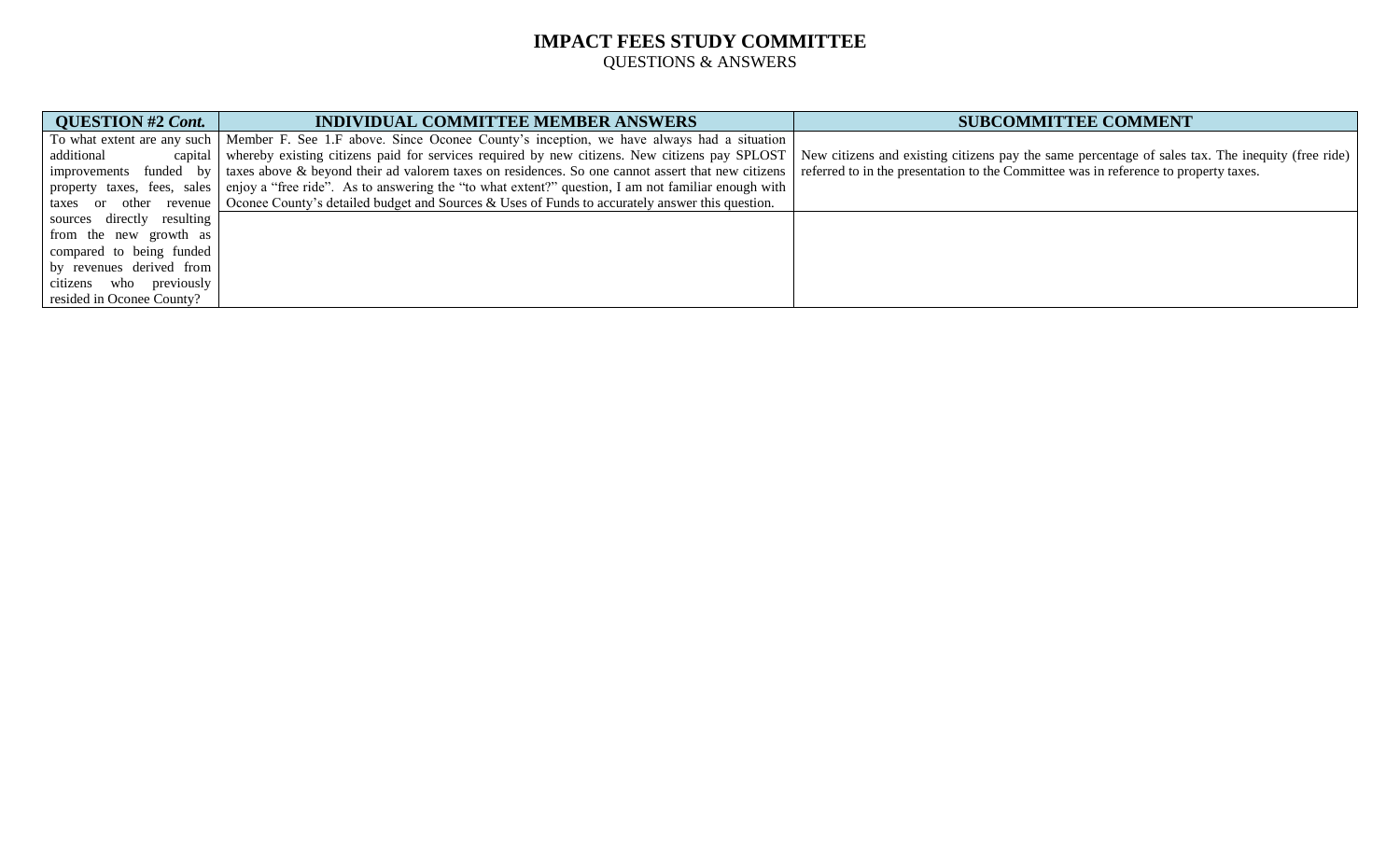| <b>QUESTION #3</b>                                        | <b>INDIVIDUAL COMMITTEE MEMBER ANSWERS</b>                                                              | <b>SUBCOMMITTEE COMMENT</b>                                                                           |
|-----------------------------------------------------------|---------------------------------------------------------------------------------------------------------|-------------------------------------------------------------------------------------------------------|
| What fees are currently paid                              | Member B. The perception is that fees are being paid in excess of the actual costs. No government       | Fees collected now appear to be equal to or less than the cost of services. However, the impact fee   |
| by development projects                                   | should be in the business of making money. It appears that these fees have become another revenue       | study process would reanalyze this and make adjustments to an actual cost basis (if necessary).       |
| as<br>rezone<br>fees,<br>such                             | source lumped in to one pot.                                                                            | Also, if impact fees were collected and the cost of the service (i.e., library) was less than         |
| preliminary plat/site plan<br>fees, building permit fees, | Member E. Taxes and fees are defined separately.                                                        | projected, a return of the excess would be required. Impact fees are self-regulating in that respect. |
| plan review fees, water and                               |                                                                                                         | Agree.                                                                                                |
| sewer fees, etc. for both                                 | A tax is a payment usually collected annually for general government services. The amount is often      |                                                                                                       |
| commercial and residential                                | based on the value of real property, (ad-valorem or property tax) or the value of goods sold, (sales    |                                                                                                       |
| projects? What services do                                | tax). Taxes are not usually earmarked for a specific service at the time of collection but are instead  |                                                                                                       |
| these fees pay for?                                       | allocated through the annual budget process, except that Special Purpose Local Option Sales Taxes       |                                                                                                       |
|                                                           | (SPLOST) are allocated to eligible general categories such as roads, parks, schools, etc. by            |                                                                                                       |
|                                                           | referendum. Taxes are usually paid by everyone (with some special exemptions like homestead             |                                                                                                       |
|                                                           | exemption) and not just by the development community. A preliminary analysis (based on                  |                                                                                                       |
|                                                           | somewhat "anecdotal" evidence) of property taxes compared to budgets for the Board of                   |                                                                                                       |
|                                                           | Commissioners, (BOC) and Board of Education, (BOE) would seem to indicate that the fair market          |                                                                                                       |
|                                                           | value of a new home being built in Oconee County would need to average at least \$309,000.00 in         |                                                                                                       |
|                                                           | order to meet a "break even" point for services vs. revenues (see attached). However, this analysis is  |                                                                                                       |
|                                                           | not scientific and probably does not take into account all relevant factors. A complete analysis as     |                                                                                                       |
|                                                           | required by the impact fee regulations would be required to determine this (included in consultant's    |                                                                                                       |
|                                                           | proposal).                                                                                              |                                                                                                       |
|                                                           | A fee is a charge which is paid for a specific service and is "earmarked" for such at the time paid. It |                                                                                                       |
|                                                           | is usually a fixed amount depending on the specific service. For example, subdivision plan review       |                                                                                                       |
|                                                           | fees cover a portion of the cost for the county to review subdivision construction plans for            |                                                                                                       |
|                                                           | compliance with code. Other examples would include parking fees, rezone fees, utility connection        |                                                                                                       |
|                                                           | and capacity fees, and building permit fees. These fees are normally collected at the time service is   |                                                                                                       |
|                                                           | provided and only paid by those receiving the service. A large portion of such fees collected by        |                                                                                                       |
|                                                           | Oconee County are directly related to services provided in relation to real estate development and      |                                                                                                       |
|                                                           | building construction which are mostly provided by the Planning, Code Enforcement, Utility, Public      |                                                                                                       |
|                                                           | Works and Health Departments. These fee schedules are attached and are for the most part self-          |                                                                                                       |
|                                                           | explanatory. Based on our review of these fee schedules and input from the foregoing departments,       |                                                                                                       |
|                                                           | it appears that most of these fees cover a portion of but not all of the cost of reviewing the rezone   |                                                                                                       |
|                                                           | plans, construction plans, soil studies and building plans etc. These fees also cover at least part of  |                                                                                                       |
|                                                           | the cost of performing field inspections.                                                               |                                                                                                       |
|                                                           | Water and sewer fees are not quite as self-explanatory. The water fees are separated into meter fee,    |                                                                                                       |
|                                                           | (based on cost by meter size) tap fee, (based on line capacities) and water availability, (based on     |                                                                                                       |
|                                                           | storage, treatment and transmission costs).                                                             |                                                                                                       |
|                                                           |                                                                                                         |                                                                                                       |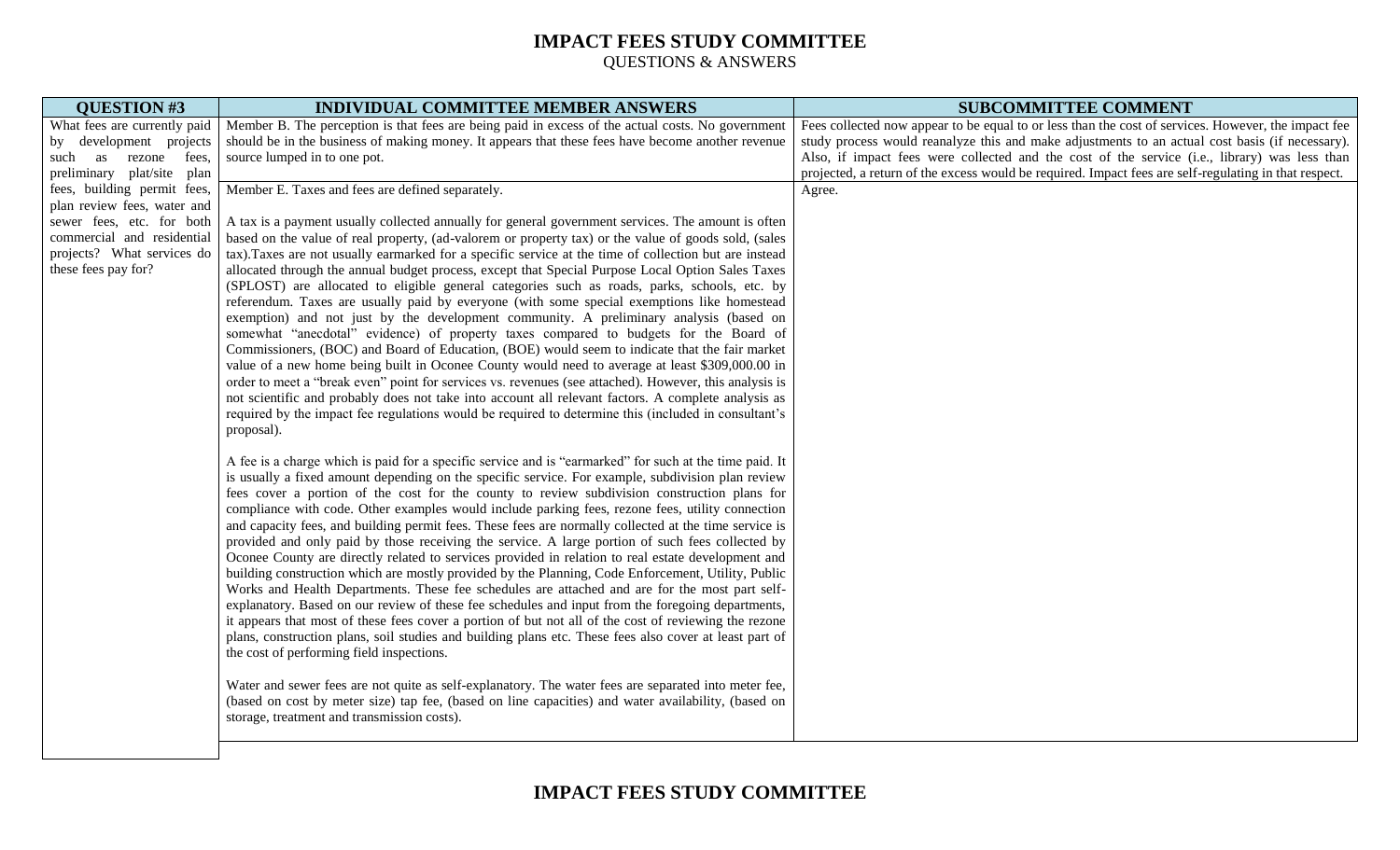# QUESTIONS & ANSWERS

| <b>QUESTION #3 Cont.</b>                                | <b>INDIVIDUAL COMMITTEE MEMBER ANSWERS</b>                                                                                                                                                              | <b>SUBCOMMITTEE COMMENT</b>                                                                         |
|---------------------------------------------------------|---------------------------------------------------------------------------------------------------------------------------------------------------------------------------------------------------------|-----------------------------------------------------------------------------------------------------|
| What fees are currently paid                            | Sewer fees also include a tap fee, (based on line capacities) and a capacity fee which is simply the                                                                                                    | Correct.                                                                                            |
| by development projects                                 | cost of the treatment plant divided by the number of gallon per day that the plant can treat, (cost per                                                                                                 |                                                                                                     |
| as rezone<br>fees,<br>such                              | gallon) multiplied by the number of gallons per day of effluent that the user is projected to generate.                                                                                                 |                                                                                                     |
| preliminary plat/site plan                              | Based on real world experience in Oconee County, these projections have proved very accurate for                                                                                                        |                                                                                                     |
| fees, building permit fees,                             | water and sewer.                                                                                                                                                                                        |                                                                                                     |
| plan review fees, water and                             |                                                                                                                                                                                                         |                                                                                                     |
| sewer fees, etc. for both<br>commercial and residential | If a developer chooses to develop a property which is not currently served by water (or sewer in<br>some cases) that developer is responsible for extending the water or sewer line at his/her expense. |                                                                                                     |
| projects? What services do                              | However, Oconee County has implemented a policy $(+)$ - year 2000) designed to help developers                                                                                                          |                                                                                                     |
| these fees pay for?                                     | recoup at least some of their cost for installing lift stations, gravity sewer lines and waterlines. This                                                                                               |                                                                                                     |
|                                                         | policy is called the front footage assessment. The county simply will charge future users of the                                                                                                        |                                                                                                     |
|                                                         | water line, (lift station and/or gravity sewer line) an assessment equal to the per foot cost incurred                                                                                                  |                                                                                                     |
|                                                         | by the developer who originally installed the line, times the number of linear feet that the new                                                                                                        |                                                                                                     |
|                                                         | project's road frontage fronts on the water line (usually one half per side of the road). For lift                                                                                                      |                                                                                                     |
|                                                         | stations the assessment would be based on capacity. The county then refunds this to the original                                                                                                        |                                                                                                     |
|                                                         | installing developer according to policy.                                                                                                                                                               |                                                                                                     |
|                                                         |                                                                                                                                                                                                         |                                                                                                     |
|                                                         | (This was 3.E continued)                                                                                                                                                                                |                                                                                                     |
|                                                         | Member F. The committee has studied this issue and the fees are numerous. It is a bit unclear as to                                                                                                     | Impact fee rules would insure these and other fees are transparent, fair and equitable. By law they |
|                                                         | "what services do these fees pay for" and also whether the fees are cost basis/pass-through only or a                                                                                                   | must be on a cost basis only and cannot be a profit center.                                         |
|                                                         | profit center for Oconee County government.                                                                                                                                                             |                                                                                                     |
|                                                         |                                                                                                                                                                                                         |                                                                                                     |
|                                                         |                                                                                                                                                                                                         |                                                                                                     |
|                                                         |                                                                                                                                                                                                         |                                                                                                     |
|                                                         |                                                                                                                                                                                                         |                                                                                                     |
|                                                         |                                                                                                                                                                                                         |                                                                                                     |
|                                                         |                                                                                                                                                                                                         |                                                                                                     |
|                                                         |                                                                                                                                                                                                         |                                                                                                     |
|                                                         |                                                                                                                                                                                                         |                                                                                                     |
|                                                         |                                                                                                                                                                                                         |                                                                                                     |
|                                                         |                                                                                                                                                                                                         |                                                                                                     |
|                                                         |                                                                                                                                                                                                         |                                                                                                     |
|                                                         |                                                                                                                                                                                                         |                                                                                                     |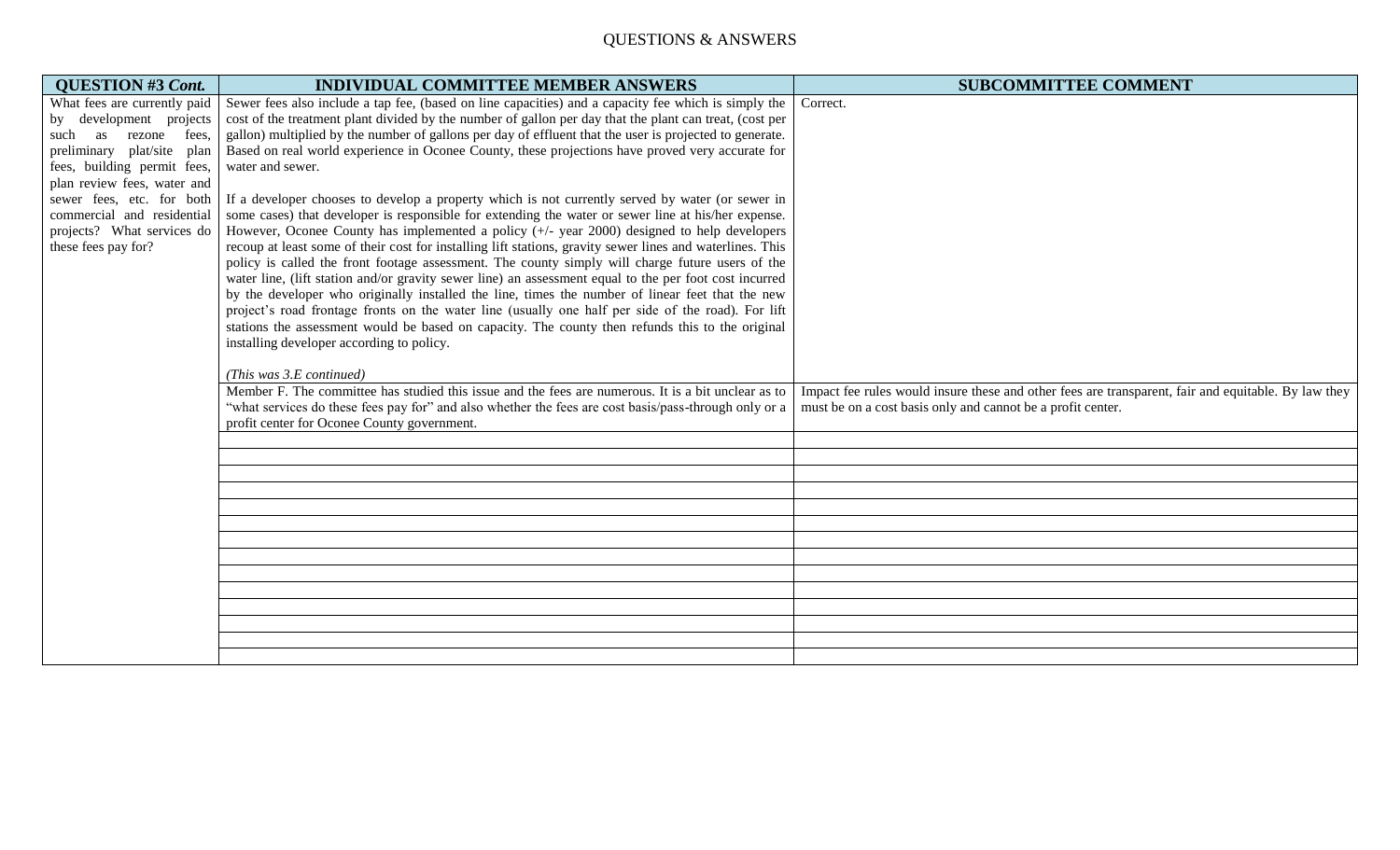| <b>QUESTION #4</b>          | <b>INDIVIDUAL COMMITTEE MEMBER ANSWERS</b>                                                               | <b>SUBCOMMITTEE COMMENT</b>                                                                         |
|-----------------------------|----------------------------------------------------------------------------------------------------------|-----------------------------------------------------------------------------------------------------|
| Would impact fees provide   | Member B. It would appear to do so. The answer is whether any fees can be applied in an equitable        | "Equitable manner" (proportionate share) must be documented in the study by law.                    |
| more equitable<br>for<br>a  | manner.                                                                                                  |                                                                                                     |
| distribution of cost burden | Member D. No. For the reasons set forth in the prior response, any effort to generalize the economic     | It is not the land that is being charged impact fees. It is the new house and its inhabitants which |
| for new capital facilities  | contributions and infrastructure needs of new growth as compared to existing residents must              | require the new capital expenditures.                                                               |
| between existing and future | necessarily ignore (1) vast differences that exist in the contributions and needs of existing residents, |                                                                                                     |
| citizens?                   | (2) the historic contributions and needs of developable property, and (3) the long term economic         | The current system is not without its inequities. However, the evidence presented to the            |
|                             | impact of residential construction in a community.                                                       | Committee indicates that the impact fee process would result in a more equitable system over long   |
|                             |                                                                                                          | term.                                                                                               |
|                             | Member E. As noted in answer #1, the study required by law would provide a detailed answer to            |                                                                                                     |
|                             | this question for Oconee County. However currently, all taxpayers in the county would be assessed        |                                                                                                     |
|                             | to pay for capital improvements only needed to serve new development.                                    |                                                                                                     |
|                             |                                                                                                          |                                                                                                     |
|                             | Member F. It is possible that impact fees might accomplish this objective, if fairly constituted,        | This is what the study accomplishes and transparency, fairness, equitable assessing are required.   |
|                             | implemented AND if a thorough analysis and, if needed, revamping of existing fees occurs                 |                                                                                                     |
|                             | simultaneously.                                                                                          |                                                                                                     |
|                             |                                                                                                          |                                                                                                     |
|                             |                                                                                                          |                                                                                                     |
|                             |                                                                                                          |                                                                                                     |
|                             |                                                                                                          |                                                                                                     |
|                             |                                                                                                          |                                                                                                     |
|                             |                                                                                                          |                                                                                                     |
|                             |                                                                                                          |                                                                                                     |
|                             |                                                                                                          |                                                                                                     |
|                             |                                                                                                          |                                                                                                     |
|                             |                                                                                                          |                                                                                                     |
|                             |                                                                                                          |                                                                                                     |
|                             |                                                                                                          |                                                                                                     |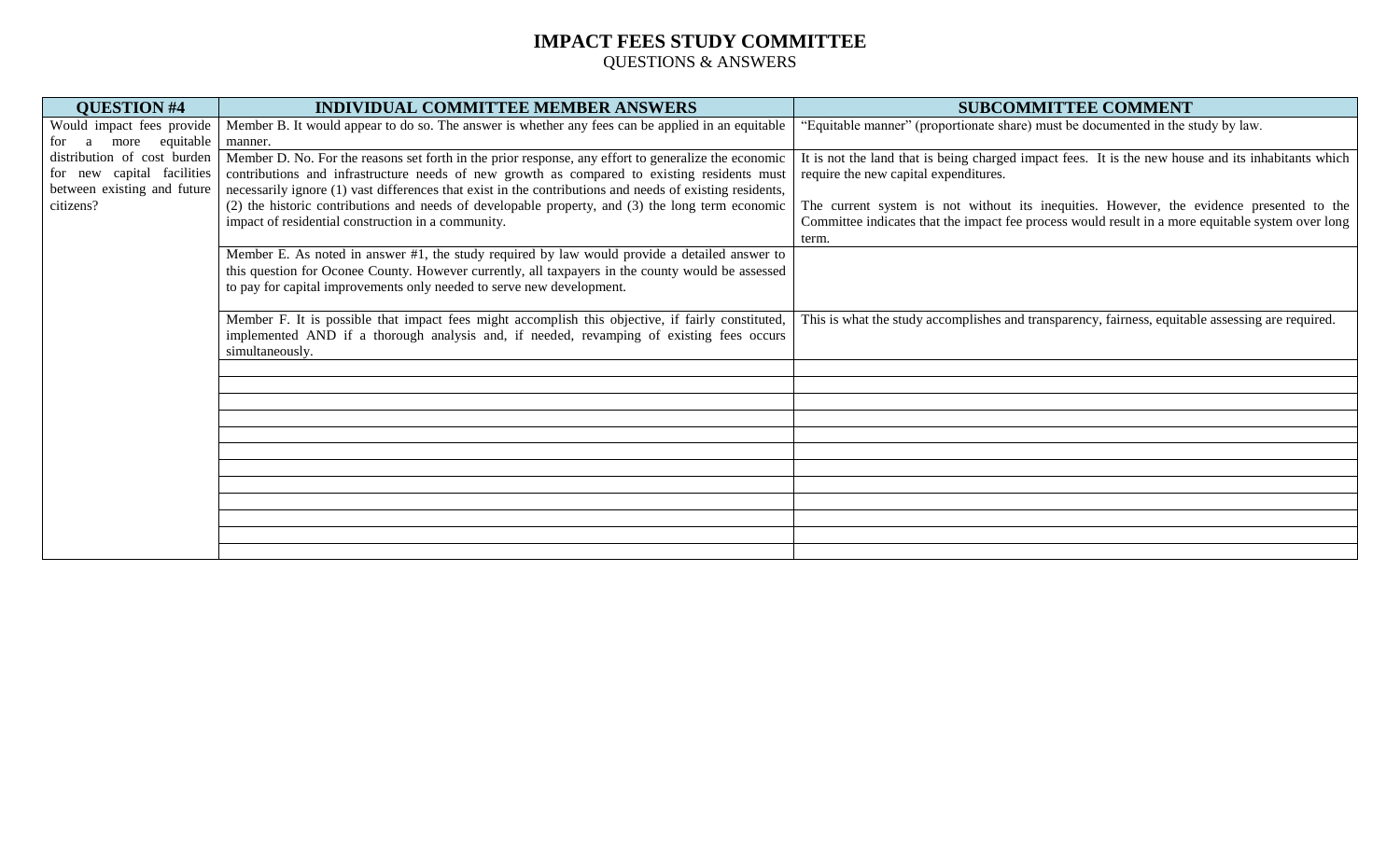| <b>QUESTION #5</b>           | <b>INDIVIDUAL COMMITTEE MEMBER ANSWERS</b>                                                              | <b>SUBCOMMITTEE COMMENT</b>                                                                       |
|------------------------------|---------------------------------------------------------------------------------------------------------|---------------------------------------------------------------------------------------------------|
| What is the range of impact  | Member B. The fees charged were all up and down the spectrum. When told how much the county             | The higher the growth rate the more necessary they become. The actual amount collected would      |
| which have been<br>fees      | could raise, I was amazed that it was such a small amount. If true, it does not appear to be worth the  | be based on services to be funded and levels of service set. The Board of Commissioners would     |
| adopted by other cities or   | effort.                                                                                                 | determine percent of "maximum allowed" to be enacted. Range in Georgia runs from \$652.39 to      |
| counties in Georgia? What    |                                                                                                         | \$3,708.00.                                                                                       |
| would the resulting cost     | Member D. In a paper entitled "An Examination of the Effects of Impact Fees on Chicago's                | To keep the fees "mostly out of" the construction loan, they could be collected at certificate of |
| increase be on the average   | Suburbs" two University of Chicago researchers found that fees increased new housing costs by           | occupancy rather than building permit. This is not a Georgia case study and may or may not be     |
| new home price if the high,  | 70% to 210% of the actual fee imposed, which ranged from \$2,224 to \$8,942 in that particular          | applicable. In any case, existing residents should not pay for new development.                   |
| middle and low end of said   | study. See: http://harrisschool.uchicago.edu/About/publications/policy-briefs/home-costs.asp. The       |                                                                                                   |
| impact fee ranges were       | same study also found that impact fees had the effect of increasing the value of existing homes.        |                                                                                                   |
| adopted in Oconee County,    | Although it is important to consider the actual increase in the cost of the new home as a result of the |                                                                                                   |
| $($ and \%$ )? Same question | impact fee, it is equally important to remember that the increase in the cost of a new home also has a  |                                                                                                   |
| for commercial office and    | long-term implication in that the new homebuyer will pay more to finance the cost of the new home.      |                                                                                                   |
| retail space.                | Member E. No two counties are alike, and any impact fee adopted by Oconee County would reflect          |                                                                                                   |
|                              | the facilities selected and the percentage of the maximum allowable fee the Board of Commissioners      |                                                                                                   |
|                              | adopts. Fees in Georgia commonly average around \$2,000 a house (less than 1% of the purchase           |                                                                                                   |
|                              | price of a \$300,000 home); nonresidential rates vary considerably.                                     |                                                                                                   |
|                              | Member F. See committee minutes and work papers.                                                        |                                                                                                   |
|                              |                                                                                                         |                                                                                                   |
|                              |                                                                                                         |                                                                                                   |
|                              |                                                                                                         |                                                                                                   |
|                              |                                                                                                         |                                                                                                   |
|                              |                                                                                                         |                                                                                                   |
|                              |                                                                                                         |                                                                                                   |
|                              |                                                                                                         |                                                                                                   |
|                              |                                                                                                         |                                                                                                   |
|                              |                                                                                                         |                                                                                                   |
|                              |                                                                                                         |                                                                                                   |
|                              |                                                                                                         |                                                                                                   |
|                              |                                                                                                         |                                                                                                   |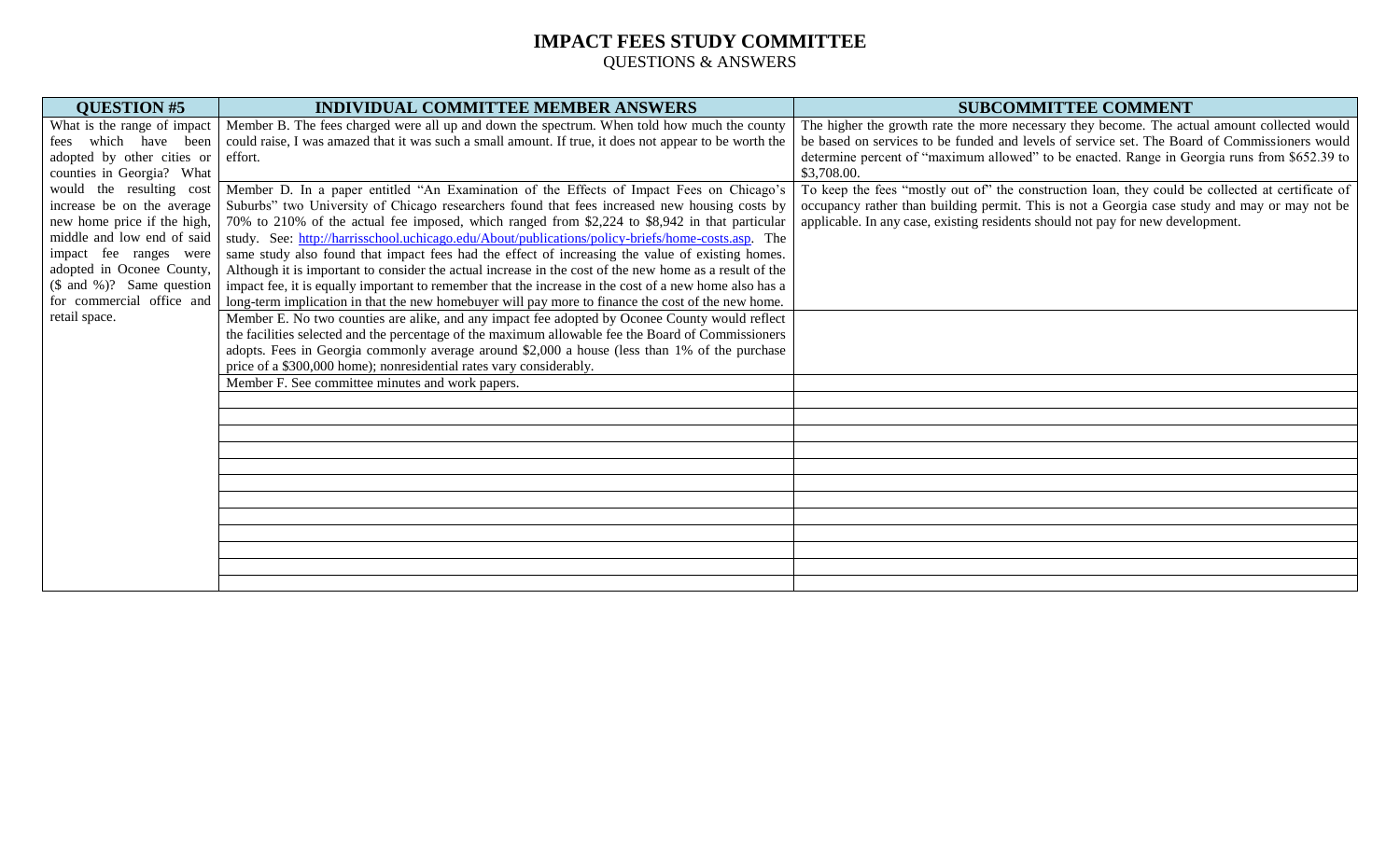| No evidence was presented of a case where this has happened. Local governments seem to set fees   |
|---------------------------------------------------------------------------------------------------|
|                                                                                                   |
|                                                                                                   |
| If impact fees were set at the highest rate possible, they might do this. But in no case does any |
|                                                                                                   |
|                                                                                                   |
|                                                                                                   |
|                                                                                                   |
|                                                                                                   |
|                                                                                                   |
|                                                                                                   |
|                                                                                                   |
|                                                                                                   |
|                                                                                                   |
|                                                                                                   |
|                                                                                                   |
|                                                                                                   |
|                                                                                                   |
|                                                                                                   |
|                                                                                                   |
|                                                                                                   |
| Impact fees could be decreased by decision of the BOC in cases where commercial development       |
|                                                                                                   |
|                                                                                                   |
| (A local impact fee ordinance may exempt all or part of certain projects from impact fees,        |
| provided they "are determined to create extraordinary economic development and employment         |
|                                                                                                   |
|                                                                                                   |
|                                                                                                   |
|                                                                                                   |
|                                                                                                   |
| No correlation shown between impact fees and negative economic development.                       |
|                                                                                                   |
|                                                                                                   |
|                                                                                                   |
|                                                                                                   |
|                                                                                                   |
|                                                                                                   |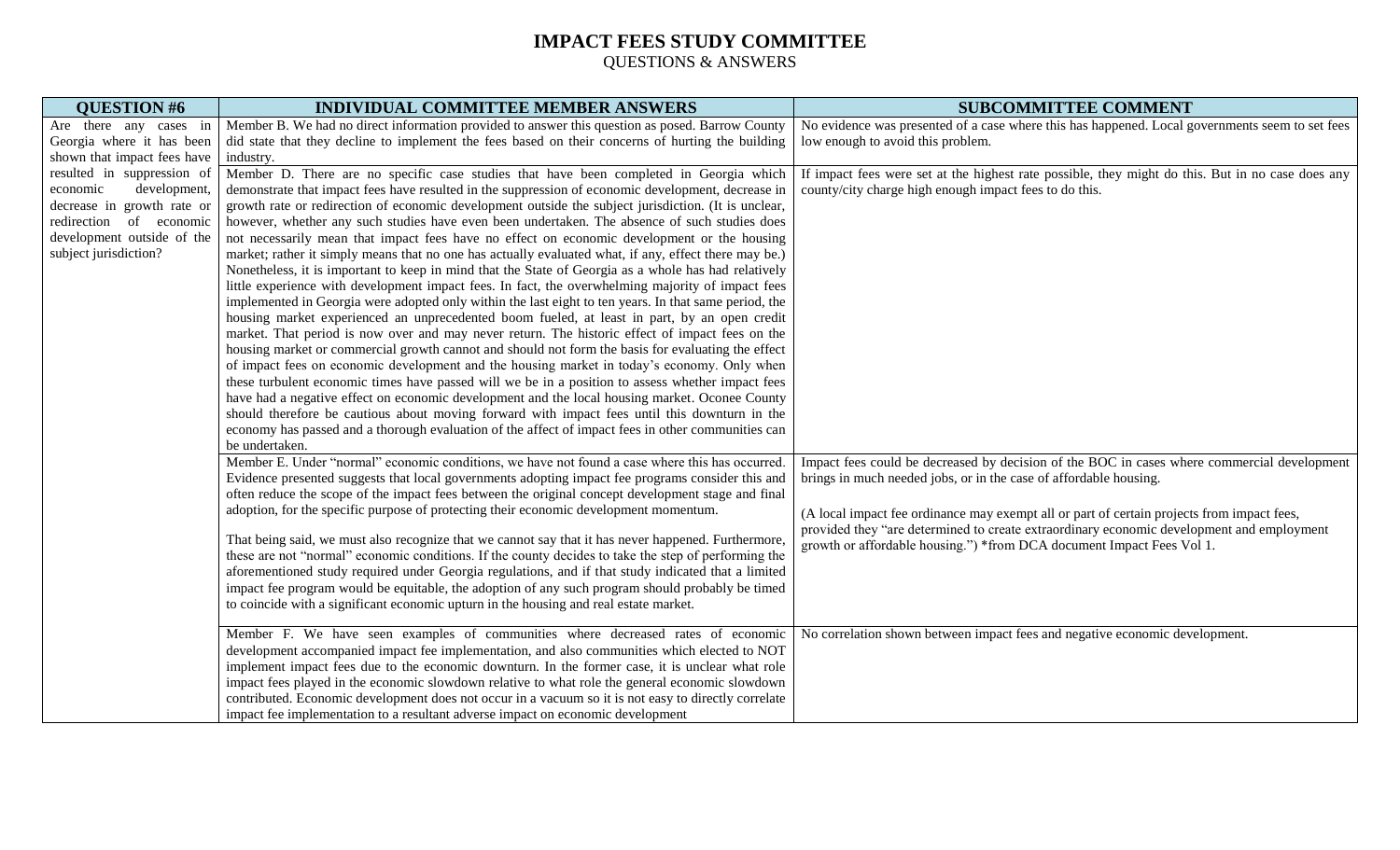| <b>QUESTION #7</b>         | <b>INDIVIDUAL COMMITTEE MEMBER ANSWERS</b>                                                                                            | <b>SUBCOMMITTEE COMMENT</b> |
|----------------------------|---------------------------------------------------------------------------------------------------------------------------------------|-----------------------------|
| When should impact fees be | Member C. There should be a threshold level of permit applications that triggers the implementation See Committee Consensus Point #1. |                             |
| introduced<br>in           | Oconee   of impact fees. Other counties (Barrow) have studied impact fees but not put them in place yet as the                        |                             |
| County?                    | development community is currently challenged. The county could set in place a certain number of                                      |                             |
|                            | permits per monthonce this level is reached be ready to implement them. When the development                                          |                             |
|                            | community is challenged, and the number of building permits is too low to make impact fees                                            |                             |
|                            | helpful, they could be suspended.                                                                                                     |                             |
|                            |                                                                                                                                       |                             |
|                            |                                                                                                                                       |                             |
|                            |                                                                                                                                       |                             |
|                            |                                                                                                                                       |                             |
|                            |                                                                                                                                       |                             |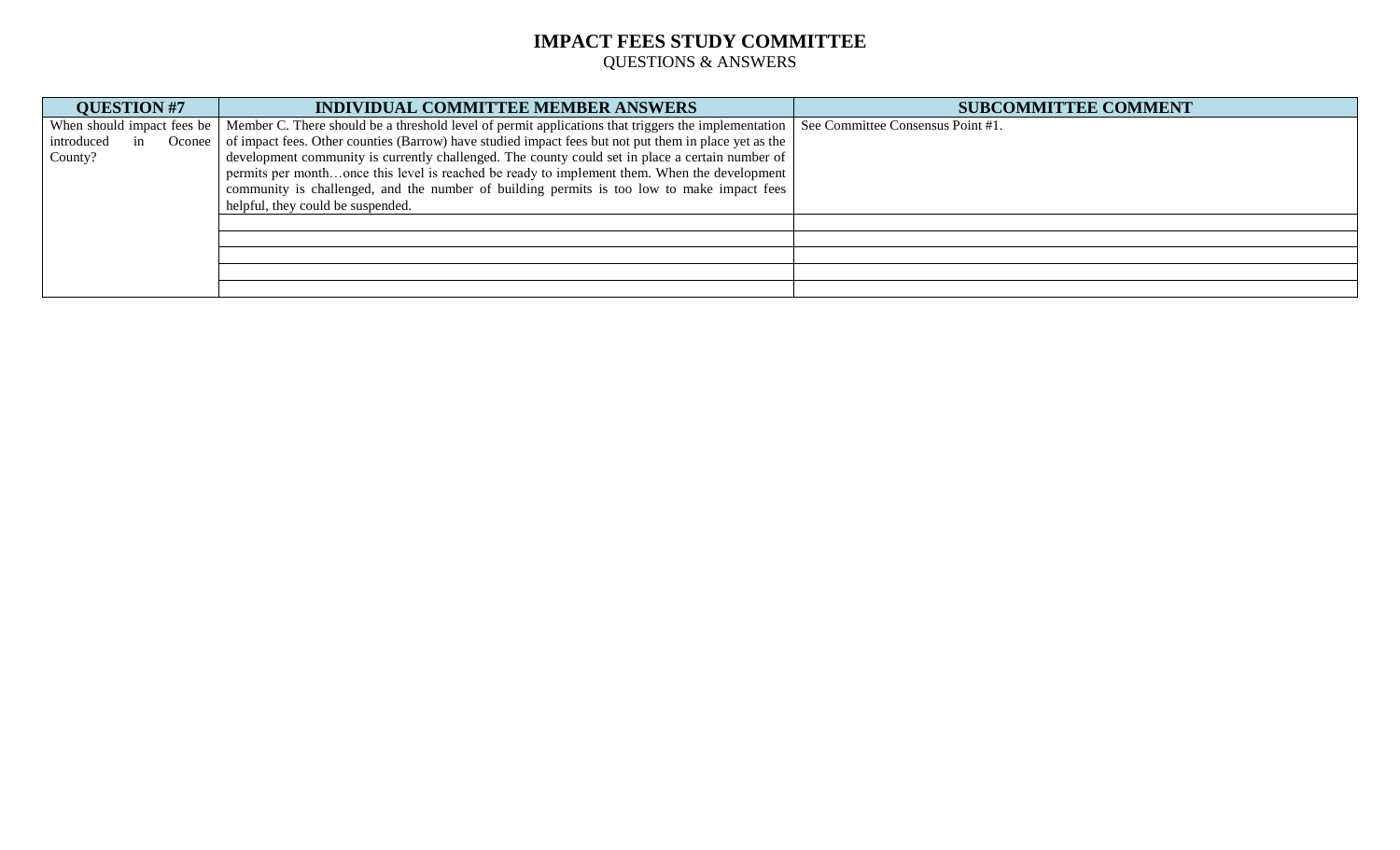| <b>INDIVIDUAL COMMITTEE MEMBER ANSWERS</b>                                                         | <b>SUBCOMMITTEE COMMENT</b>                                                                                                                                                                                                                                                                                                  |
|----------------------------------------------------------------------------------------------------|------------------------------------------------------------------------------------------------------------------------------------------------------------------------------------------------------------------------------------------------------------------------------------------------------------------------------|
| Member C. Most counties seem to collect impact fees at the time of Building Permit application. It | They can be collected anytime from the building permit up to issuance of certificate of occupancy.                                                                                                                                                                                                                           |
|                                                                                                    |                                                                                                                                                                                                                                                                                                                              |
| sold. Thus relieving the long-term interest burden on developers.                                  | To recover expenses for previously built infrastructure if excess capacity was built in to provide<br>for growth (RECOUPMENT).                                                                                                                                                                                               |
|                                                                                                    | (DIFA allows local governments with excess capacity to charge impact fees to recover the cost of<br>existing infrastructure that was built before the impact fee ordinance was adopted. This practice,<br>often referred to in impact fee literature as "recoupment," is optional under DIFA. Specifically,<br>the law says: |
|                                                                                                    | (Adevelopment impact fee ordinance may provide for the imposition of a development impact<br>fee for system improvement costs previously incurred by a municipality or county to the extent<br>that new growth and development will be served by the previously constructed facility. (O.C.G.A<br>$36-71-9(b)$               |
|                                                                                                    | Recoupment fees are calculated and handled administratively in the same manner as any other<br>impact fee except) *From DCA document impact fees Vol 1.                                                                                                                                                                      |
|                                                                                                    |                                                                                                                                                                                                                                                                                                                              |
|                                                                                                    |                                                                                                                                                                                                                                                                                                                              |
|                                                                                                    |                                                                                                                                                                                                                                                                                                                              |
|                                                                                                    |                                                                                                                                                                                                                                                                                                                              |
|                                                                                                    |                                                                                                                                                                                                                                                                                                                              |
|                                                                                                    |                                                                                                                                                                                                                                                                                                                              |
|                                                                                                    |                                                                                                                                                                                                                                                                                                                              |
|                                                                                                    |                                                                                                                                                                                                                                                                                                                              |
|                                                                                                    |                                                                                                                                                                                                                                                                                                                              |
| When should impact fees be                                                                         | could be done later. I believe we were told that it can be collected up till the time of the Certificate<br>of Occupancy application. This would delay the payment until closer to the time that the home was                                                                                                                |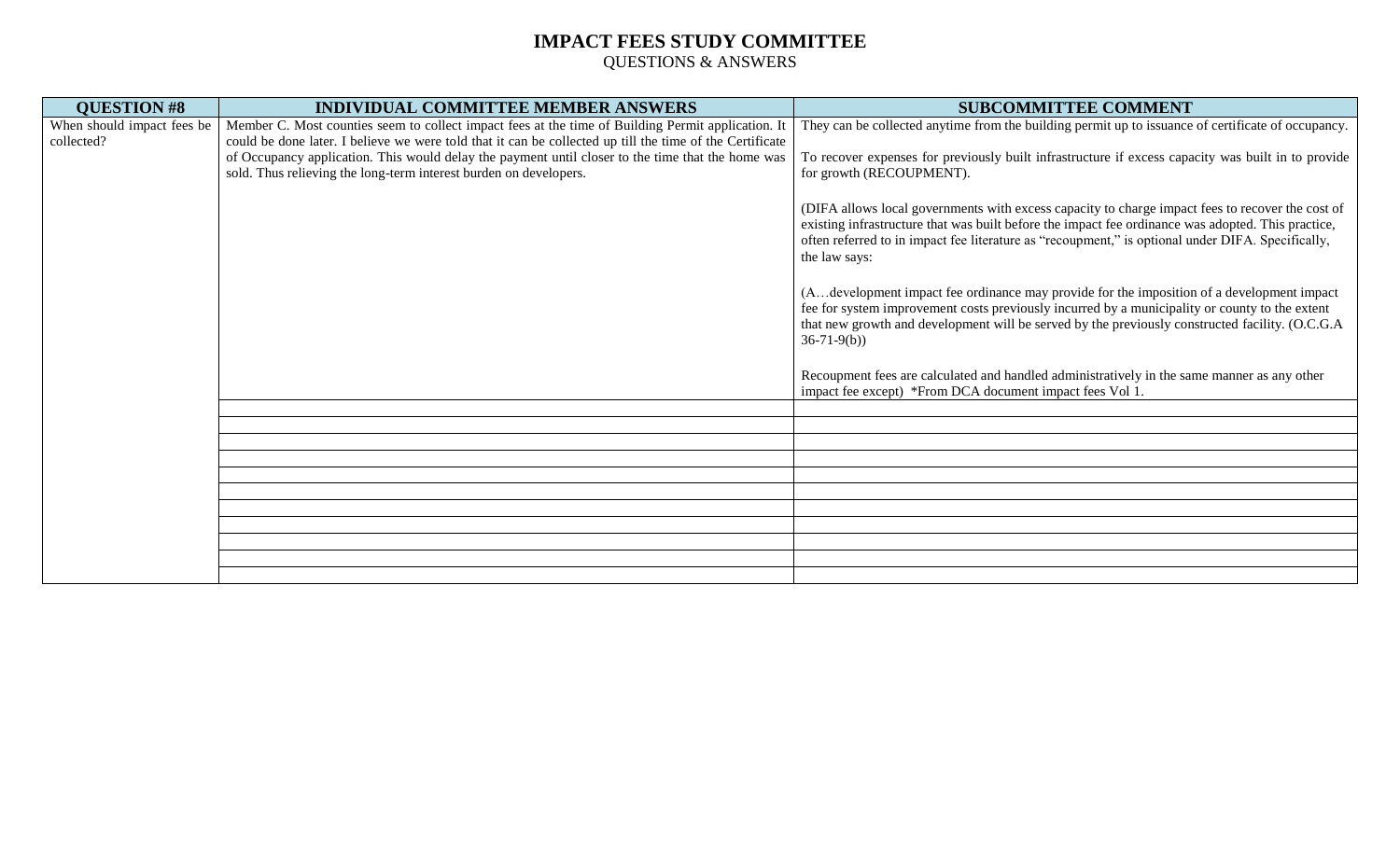| <b>QUESTION #9</b>         | <b>INDIVIDUAL COMMITTEE MEMBER ANSWERS</b>                                                             | <b>SUBCOMMITTEE COMMENT</b>                                                                        |
|----------------------------|--------------------------------------------------------------------------------------------------------|----------------------------------------------------------------------------------------------------|
| What could<br>make impact  | Member C. If the fees they currently pay were made more transparentas the impact fees and all          | Collect at certificate of occupancy rather than building permit.                                   |
| attractive to<br>fees more | fees paid by developers are required to be.                                                            |                                                                                                    |
| developers?                |                                                                                                        | (Note: At the September 16 <sup>th</sup> Committee Meeting, a consensus was reached by the overall |
|                            |                                                                                                        | Committee that, "If it could be shown by the study that some current fees paid by builders or      |
|                            |                                                                                                        | developers would be replaced by some impact fees, it would make impact fees more attractive to     |
|                            |                                                                                                        | developers.")                                                                                      |
|                            | Member G. An impact fee program provides developers with a precise plan for how the county             | (See comment above.)                                                                               |
|                            | plans to meet the needs of a growing county. This would be a selling point by assuring home buyers     |                                                                                                    |
|                            | that they will have the services and amenities, which attracted them to Oconee County, available to    |                                                                                                    |
|                            | them in the future. Developers will be given a precise plan and itemized list of just how the fees are |                                                                                                    |
|                            | being spent. The impact fee system will also assure buyers of low taxes, since taxes do not have to    |                                                                                                    |
|                            | be levied to pay for building necessary services. And citizens do not have to wait until there is a    |                                                                                                    |
|                            | critical need before costly actions are taken to remedy the dire need for certain services.            |                                                                                                    |
|                            |                                                                                                        |                                                                                                    |
|                            |                                                                                                        |                                                                                                    |
|                            |                                                                                                        |                                                                                                    |
|                            |                                                                                                        |                                                                                                    |
|                            |                                                                                                        |                                                                                                    |
|                            |                                                                                                        |                                                                                                    |
|                            |                                                                                                        |                                                                                                    |
|                            |                                                                                                        |                                                                                                    |
|                            |                                                                                                        |                                                                                                    |
|                            |                                                                                                        |                                                                                                    |
|                            |                                                                                                        |                                                                                                    |
|                            |                                                                                                        |                                                                                                    |
|                            |                                                                                                        |                                                                                                    |
|                            |                                                                                                        |                                                                                                    |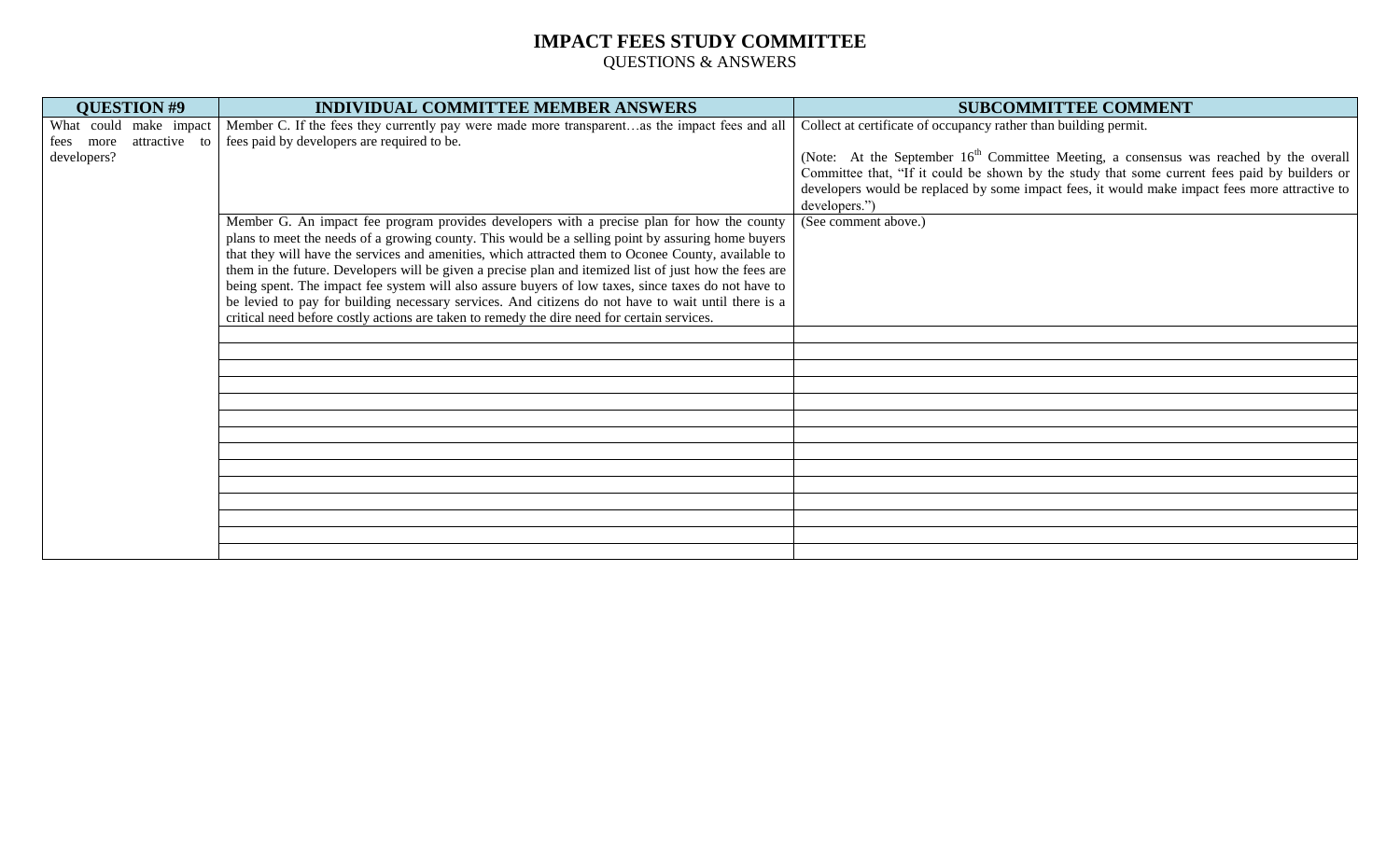| <b>QUESTION #10</b>         | INDIVIDUAL COMMITTEE MEMBER ANSWERS                                                                        | <b>SUBCOMMITTEE COMMENT</b>                                                               |
|-----------------------------|------------------------------------------------------------------------------------------------------------|-------------------------------------------------------------------------------------------|
|                             | Why do some Georgia Member C. Rapidly growing counties use them to help insure that new development pays a | A consensus of agreement with this statement was reached by both Subcommittee and overall |
| counties and municipalities | reasonable share of the costs of the new public facilities which are needed to serve that new Committee.   |                                                                                           |
| use impact fees?            | development.                                                                                               |                                                                                           |
|                             |                                                                                                            |                                                                                           |
|                             |                                                                                                            |                                                                                           |
|                             |                                                                                                            |                                                                                           |
|                             |                                                                                                            |                                                                                           |
|                             |                                                                                                            |                                                                                           |
|                             |                                                                                                            |                                                                                           |
|                             |                                                                                                            |                                                                                           |
|                             |                                                                                                            |                                                                                           |
|                             |                                                                                                            |                                                                                           |
|                             |                                                                                                            |                                                                                           |
|                             |                                                                                                            |                                                                                           |
|                             |                                                                                                            |                                                                                           |
|                             |                                                                                                            |                                                                                           |
|                             |                                                                                                            |                                                                                           |
|                             |                                                                                                            |                                                                                           |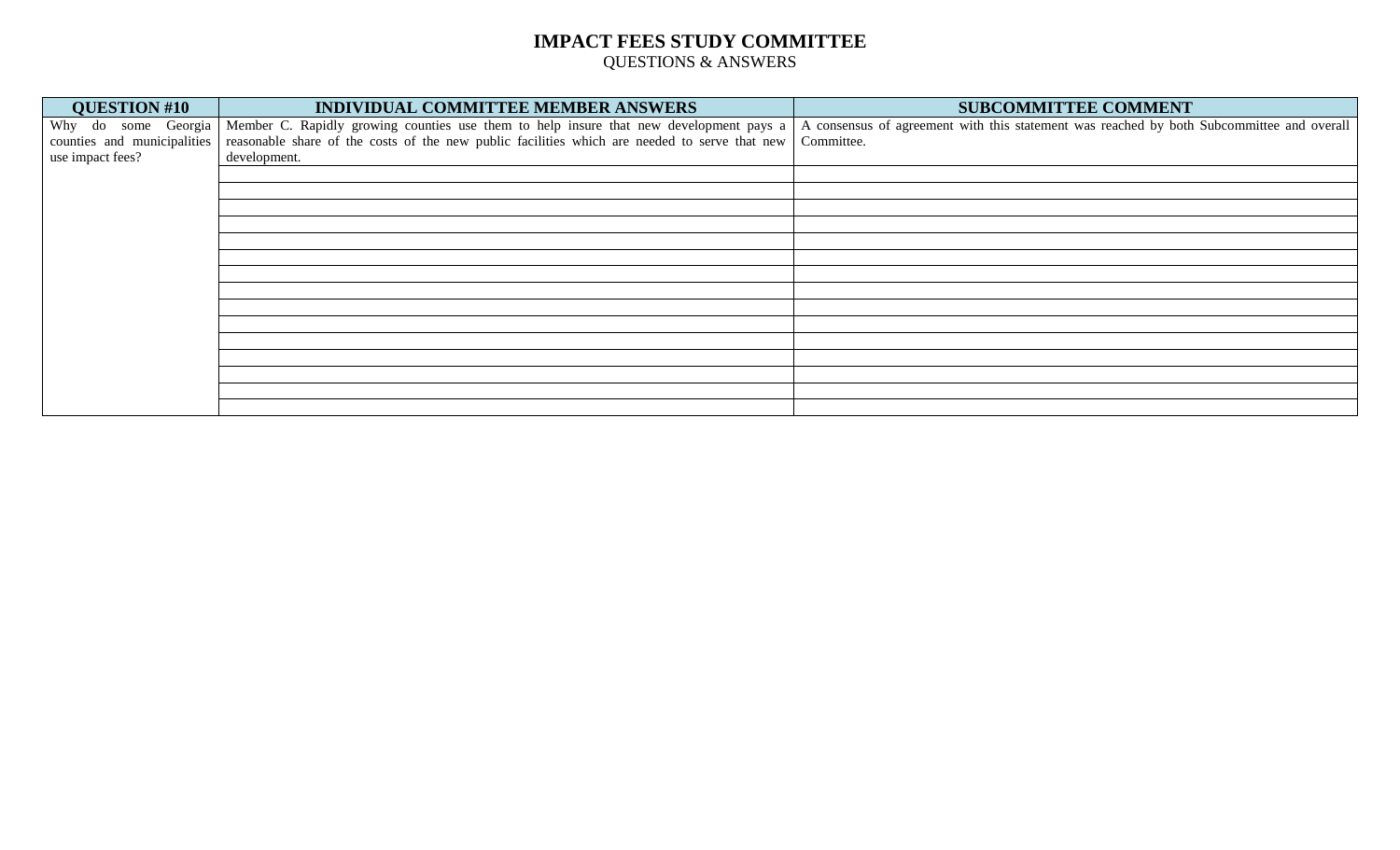| <b>QUESTION #11</b>      | <b>INDIVIDUAL COMMITTEE MEMBER ANSWERS</b>                                                      | <b>SUBCOMMITTEE COMMENT</b>                                                                      |
|--------------------------|-------------------------------------------------------------------------------------------------|--------------------------------------------------------------------------------------------------|
| Why should Oconee County | Member C. We are surrounded by counties and municipalities which have (or are ready to          | If adopted, impact fees would contribute to "transparency" of all fees (via the study) and would |
| implement impact fees?   | implement) impact fees. Why would we jeopardize our quality of life, and fairness of supporting | also require the adoption of a qualifying Capital Improvements Element (CIE) in Oconee's         |
|                          | our quality of life, when most other counties in the area have them?                            | Comprehensive Plan.                                                                              |
|                          |                                                                                                 | Also, see Consensus Point #7.                                                                    |
|                          |                                                                                                 |                                                                                                  |
|                          |                                                                                                 |                                                                                                  |
|                          |                                                                                                 |                                                                                                  |
|                          |                                                                                                 |                                                                                                  |
|                          |                                                                                                 |                                                                                                  |
|                          |                                                                                                 |                                                                                                  |
|                          |                                                                                                 |                                                                                                  |
|                          |                                                                                                 |                                                                                                  |
|                          |                                                                                                 |                                                                                                  |
|                          |                                                                                                 |                                                                                                  |
|                          |                                                                                                 |                                                                                                  |
|                          |                                                                                                 |                                                                                                  |
|                          |                                                                                                 |                                                                                                  |
|                          |                                                                                                 |                                                                                                  |
|                          |                                                                                                 |                                                                                                  |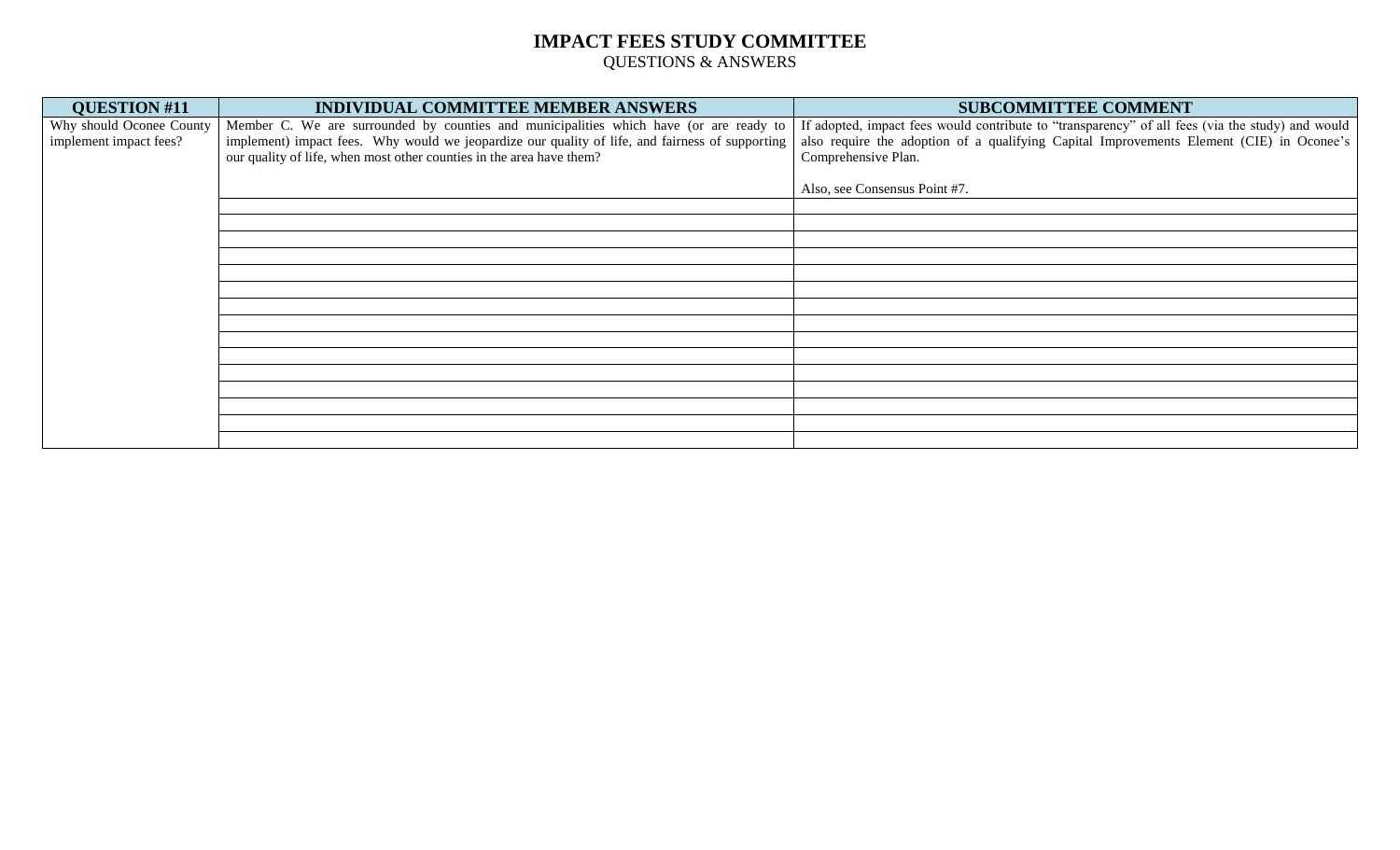| <b>QUESTION #12</b>        | INDIVIDUAL COMMITTEE MEMBER ANSWERS                                                                        | <b>SUBCOMMITTEE COMMENT</b> |
|----------------------------|------------------------------------------------------------------------------------------------------------|-----------------------------|
| When should impact fees be | Member G. The time to develop a plan is now. The time to implement the plan should be based on a           | See Consensus Point #5.     |
| introduced<br>in           | Oconee   sustained growth rate. What that rate should be should be adequate to provide sufficient money to |                             |
| County?                    | service debts for county improvements.                                                                     |                             |
|                            |                                                                                                            |                             |
|                            |                                                                                                            |                             |
|                            |                                                                                                            |                             |
|                            |                                                                                                            |                             |
|                            |                                                                                                            |                             |
|                            |                                                                                                            |                             |
|                            |                                                                                                            |                             |
|                            |                                                                                                            |                             |
|                            |                                                                                                            |                             |
|                            |                                                                                                            |                             |
|                            |                                                                                                            |                             |
|                            |                                                                                                            |                             |
|                            |                                                                                                            |                             |
|                            |                                                                                                            |                             |
|                            |                                                                                                            |                             |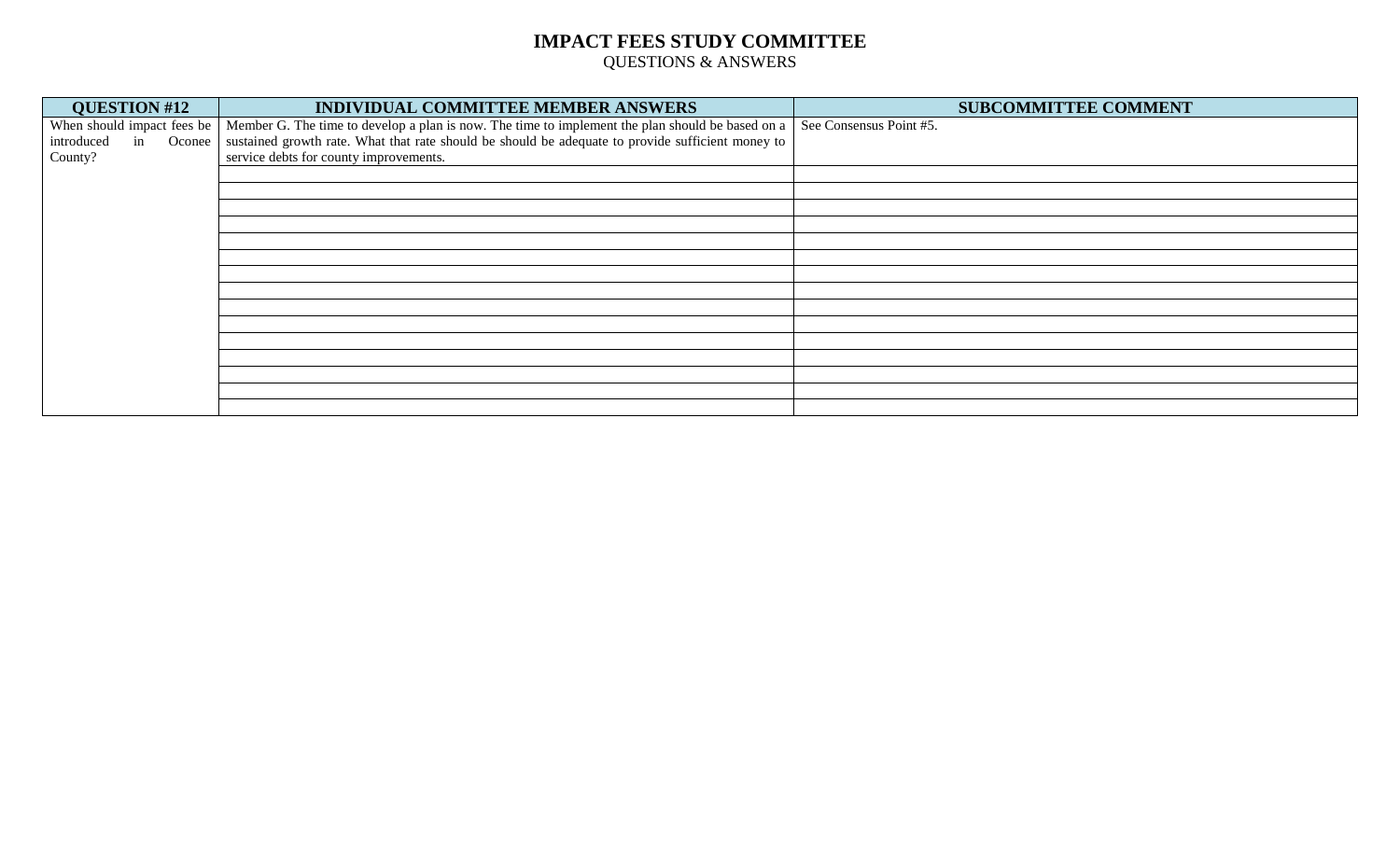| <b>NEGATIVE IMPACTS</b>        | <b>INDIVIDUAL COMMITTEE MEMBER ANSWERS</b>                                                            | <b>SUBCOMMITTEE COMMENT</b>                                                                         |
|--------------------------------|-------------------------------------------------------------------------------------------------------|-----------------------------------------------------------------------------------------------------|
| List<br>specific  <br>the      | Member A.1. Will be perceived as a new "tax," especially by developers and those coming into the      | 'Developers'' are not charged on lots. Builders pay the fees and pass on to consumer.               |
| <b>NEGATIVE</b><br>impacts     | county.                                                                                               |                                                                                                     |
| experienced by actual local    | Member A.2. Not as reliable an income source as property taxes and other fees due to the effect an    | Impact fees are "self regulating." They are collected at the "pace of growth."                      |
| Georgia  <br>governments<br>in | economic downturn can have.                                                                           |                                                                                                     |
| which have adopted impact      | Member A.3. Restrictions on use of impact fees.                                                       | This can be good as it keeps fees limited and transparent.                                          |
| fees.                          | Member B.1. Lessen affordability of housing.                                                          | Not in Oconee County. A \$2,000 fee is less than 6/10 of one percent of a \$350,000.00 home.        |
|                                | Member B.2. Unintended consequences of negatively impacting the quality of construction.              | No evidence of this was shown.                                                                      |
|                                | Member B.3. Does not reduce property taxes.                                                           | However, they reduce the need to increase property tax in future.                                   |
|                                | Member B.4. Does not reduce other county imposed fees on builders.                                    | Makes all fees more transparent.                                                                    |
|                                | Member F.1. Can hinder commercial development as well as residential development (inability to        | Actually, impact fees can be limited to mostly residential based on types of services to be funded. |
|                                | target residential without targeting commercial also); can be an additional burden on economic        | (i.e., use for libraries and recreation but stay away from roads, water and sewer.)                 |
|                                | viability of projects during times of economic distress, such as now; can be seized upon by a         |                                                                                                     |
|                                | government body as a means of controlling or slowing growth; can be perceived as a "no growth"        | As to the last paragraph, this depends to some extent on the elected officials in office.           |
|                                | tool or tactic (or an indicator of a no-growth mentality) by both residents and non-residents looking |                                                                                                     |
|                                | to invest in Oconee County; could be perceived as a tool fostered and encouraged by private           |                                                                                                     |
|                                | consultants who stand to profit by further study/implementation; can foster a "kid in the candy       |                                                                                                     |
|                                | store" mentality among elected officials who see impact fees as a means of funding pet projects.      |                                                                                                     |
|                                |                                                                                                       |                                                                                                     |
|                                |                                                                                                       |                                                                                                     |
|                                |                                                                                                       |                                                                                                     |
|                                |                                                                                                       |                                                                                                     |
|                                |                                                                                                       |                                                                                                     |
|                                |                                                                                                       |                                                                                                     |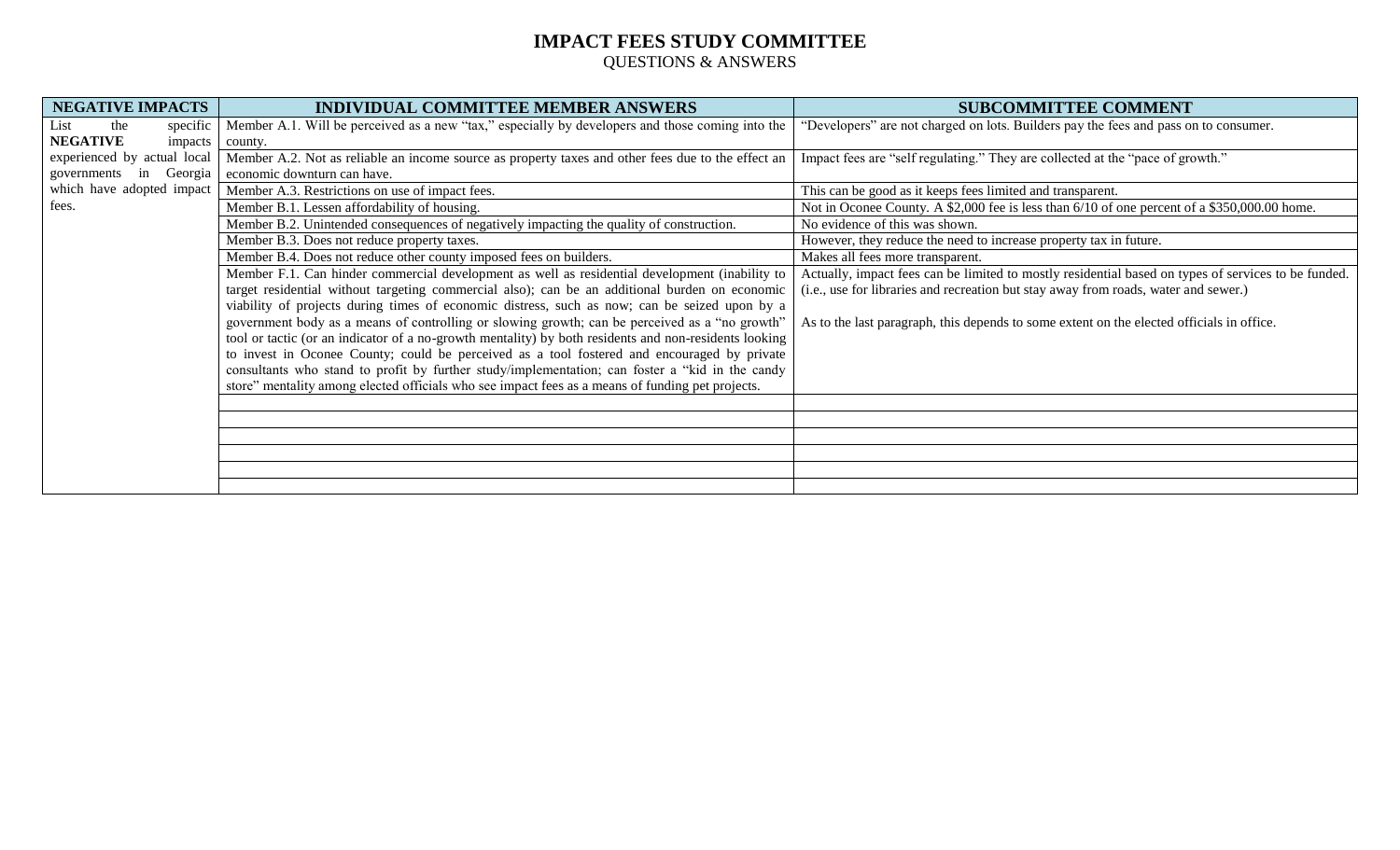| <b>POSITIVE IMPACTS</b>                              | <b>INDIVIDUAL COMMITTEE MEMBER ANSWERS</b>                                                               | <b>SUBCOMMITTEE COMMENT</b>                                                            |
|------------------------------------------------------|----------------------------------------------------------------------------------------------------------|----------------------------------------------------------------------------------------|
| List the specific POSITIVE<br>impacts experienced by | Member A.1. Can be used to provide services in areas only where new development will be taking<br>place. | Depends on service areas set up in Capital Improvements Element of Comprehensive Plan. |
| actual local governments in                          | Member A.2. Current residents will believe newcomers are paying for services being created for the       | This would be true.                                                                    |
| Georgia which have adopted                           | newcomers.                                                                                               |                                                                                        |
| impact fees.                                         | Member A.3. Slow overall growth of other taxes used to pay for new services.                             | Yes.                                                                                   |
|                                                      | Member A.4. Could be used to replace many of the current fees paid for new construction and              | If current fees are incorrectly charged, then yes.                                     |
|                                                      | expansion, thereby being overall "cost neutral" to developers, builders and buyers (who will always      |                                                                                        |
|                                                      | ultimately pay the cost).                                                                                |                                                                                        |
|                                                      | Member C.1. Fairer to existing homeowners and landowners. Impact fees can decrease the future            |                                                                                        |
|                                                      | tax burden on existing homeowners and landowners. Once taxes go up to pay for capital                    |                                                                                        |
|                                                      | improvements, they rarely come down. Impact fees are paid only once, to help pay for the capital         |                                                                                        |
|                                                      | improvements, and are not a continuing tax burden. Makes the financing of facilities roads, parks        |                                                                                        |
|                                                      | and open space, libraries, Public Safety, etc. needed because of new development, paid for by those      |                                                                                        |
|                                                      | involved in that new developmentnot the existing homeowners and landowners. Although on a                |                                                                                        |
|                                                      | yearly basis, the cost to current residents seems inconsequentialit adds up because current              |                                                                                        |
|                                                      | residents subsidize new residents every year, the more new development, the higher the burden on         |                                                                                        |
|                                                      | current homeowners and landowners.                                                                       |                                                                                        |
|                                                      | Member C.2. Fairer to new home buyers. People move to Oconee County for our good schools yes,            |                                                                                        |
|                                                      | but also for a certain quality of life, which our county is known for. Voted the best rural county to    |                                                                                        |
|                                                      | live in in the South by Progressive Farmer Magazine, we all know that the quality of life here is        |                                                                                        |
|                                                      | fantastic. In order to maintain not only that reputation, but also the very quality of life which got us |                                                                                        |
|                                                      | that recognition, requires that we continually increase our services, to maintain them each at an        |                                                                                        |
|                                                      | above average level of service. We can not maintain the current level of service to our residents if     |                                                                                        |
|                                                      | because of the continual increase in population and the development required for those new               |                                                                                        |
|                                                      | residents causes our service to become watered downand decrease the level of service to all.             |                                                                                        |
|                                                      | Impact fees can help insure that the updates in each of our services will maintain our service levels    |                                                                                        |
|                                                      | at the high level which we all are accustomed to, and moved here for. Your impact fee will help          |                                                                                        |
|                                                      | insure that the quality of life that you moved here for will be maintained as you expected it would.     |                                                                                        |
|                                                      | Member C.3. Fairer to developers. Makes the financing of facilities needed by new development            |                                                                                        |
|                                                      | more fair to developersnot the first one in an area pays for it all, and then all others take            |                                                                                        |
|                                                      | advantage of the infrastructure paid for by another. Impact fees can minimize excessive demands on       |                                                                                        |
|                                                      | developers by local governments. Impact fees, by law, are transparent, as all such fees are supposed     |                                                                                        |
|                                                      | to be. Having impact fees may help insure that all such fees become transparent, which by law they       |                                                                                        |
|                                                      | are supposed to be, therefore developers will know that they are being treated fairly.                   |                                                                                        |
|                                                      | Member C.4. Fairer to the County. The County can, by setting up specific service areas, collect          |                                                                                        |
|                                                      | higher fees for the same thing in varying areasif the cost of providing that service is greater in one   |                                                                                        |
|                                                      | area than another. All speakers indicated that there had been NO CASES where impact fees caused          |                                                                                        |
|                                                      | a depression in development or in economic growth. Impact fees may give the county government            |                                                                                        |
|                                                      | more control over where things go, and can makewho pays for itmore equitable. Computer                   |                                                                                        |